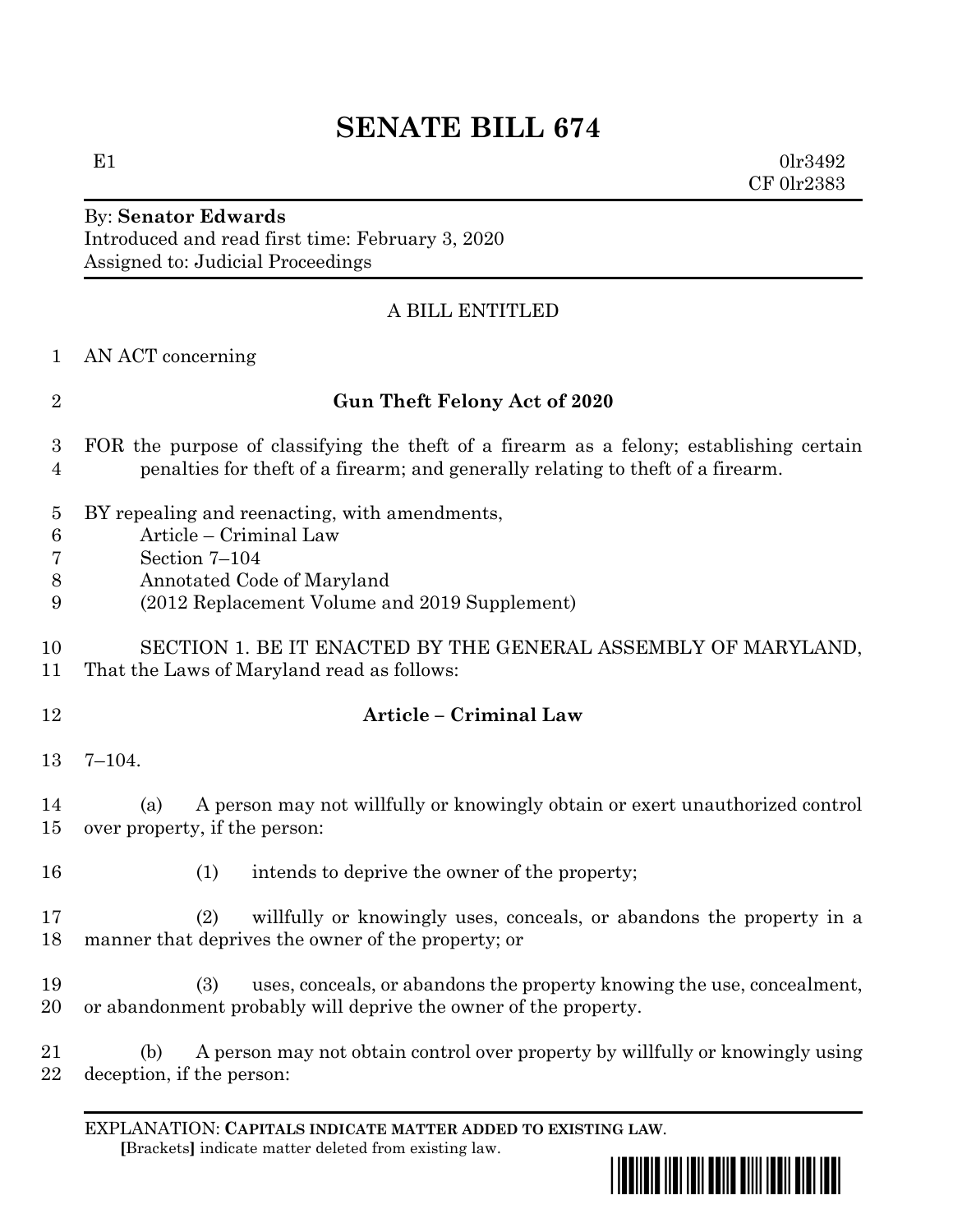(1) intends to deprive the owner of the property; (2) willfully or knowingly uses, conceals, or abandons the property in a manner that deprives the owner of the property; or (3) uses, conceals, or abandons the property knowing the use, concealment, or abandonment probably will deprive the owner of the property. (c) (1) A person may not possess stolen personal property knowing that it has been stolen, or believing that it probably has been stolen, if the person: (i) intends to deprive the owner of the property; (ii) willfully or knowingly uses, conceals, or abandons the property in a manner that deprives the owner of the property; or 11 (iii) uses, conceals, or abandons the property knowing that the use, concealment, or abandonment probably will deprive the owner of the property. (2) In the case of a person in the business of buying or selling goods, the knowledge required under this subsection may be inferred if: (i) the person possesses or exerts control over property stolen from more than one person on separate occasions; (ii) during the year preceding the criminal possession charged, the person has acquired stolen property in a separate transaction; or (iii) being in the business of buying or selling property of the sort possessed, the person acquired it for a consideration that the person knew was far below a reasonable value. (3) In a prosecution for theft by possession of stolen property under this subsection, it is not a defense that: (i) the person who stole the property has not been convicted, apprehended, or identified; 26 (ii) the defendant stole or participated in the stealing of the property; (iii) the property was provided by law enforcement as part of an investigation, if the property was described to the defendant as being obtained through the commission of theft; or (iv) the stealing of the property did not occur in the State.

**SENATE BILL 674**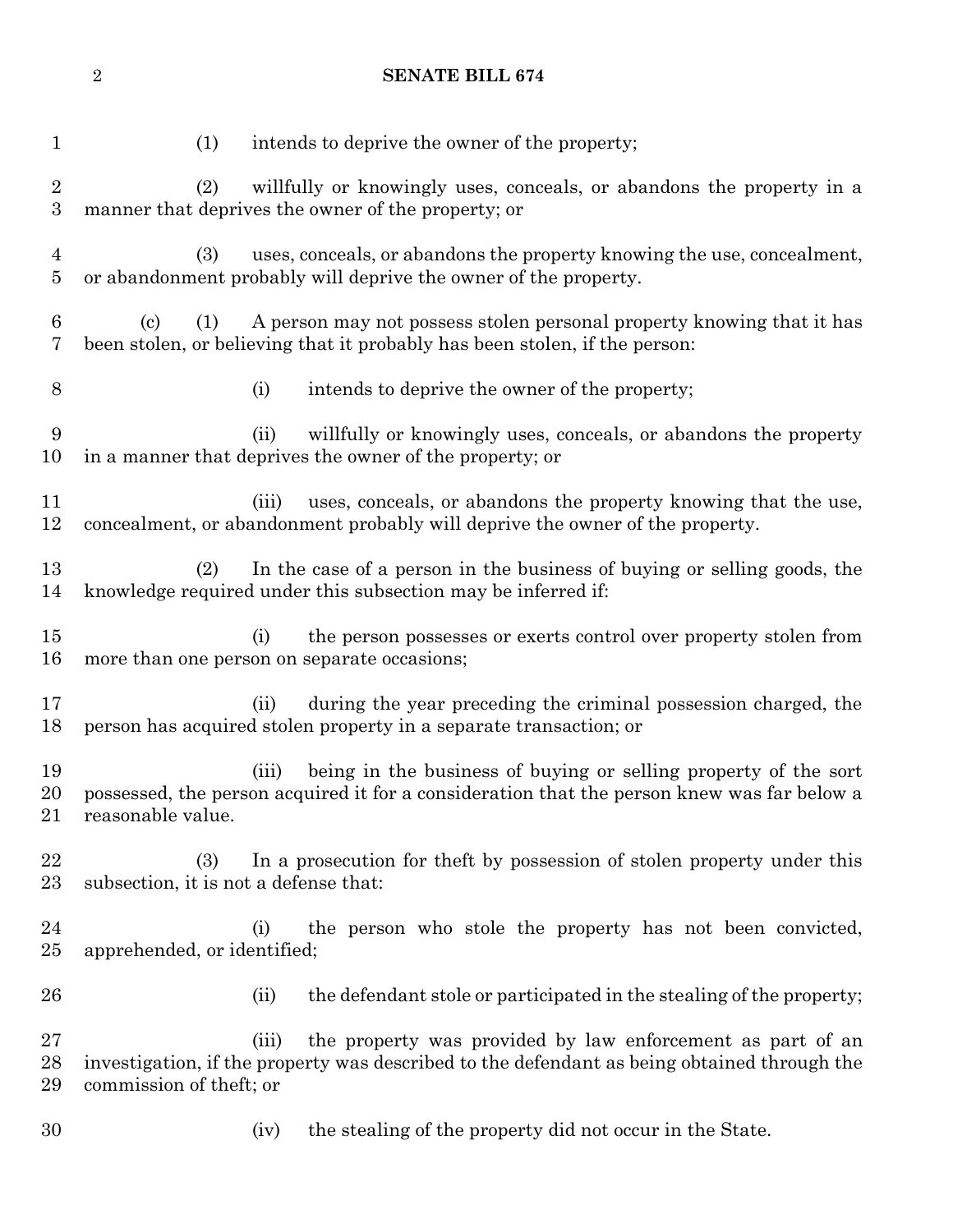## **SENATE BILL 674** 3

| $\mathbf{1}$<br>$\overline{2}$<br>$\boldsymbol{3}$<br>4 | Unless the person who criminally possesses stolen property<br>(4)<br>participated in the stealing, the person who criminally possesses stolen property and a<br>person who has stolen the property are not accomplices in the ft for the purpose of any rule<br>of evidence requiring corroboration of the testimony of an accomplice. |
|---------------------------------------------------------|----------------------------------------------------------------------------------------------------------------------------------------------------------------------------------------------------------------------------------------------------------------------------------------------------------------------------------------|
| $\overline{5}$<br>6<br>7                                | A person may not obtain control over property knowing that the property was<br>(d)<br>lost, mislaid, or was delivered under a mistake as to the identity of the recipient or nature<br>or amount of the property, if the person:                                                                                                       |
| 8<br>9                                                  | knows or learns the identity of the owner or knows, is aware of, or<br>(1)<br>learns of a reasonable method of identifying the owner;                                                                                                                                                                                                  |
| 10<br>11                                                | (2)<br>fails to take reasonable measures to restore the property to the owner;<br>and                                                                                                                                                                                                                                                  |
| 12<br>13                                                | intends to deprive the owner permanently of the use or benefit of the<br>(3)<br>property when the person obtains the property or at a later time.                                                                                                                                                                                      |
| 14<br>15                                                | A person may not obtain the services of another that are available only for<br>(e)<br>compensation:                                                                                                                                                                                                                                    |
| 16                                                      | by deception; or<br>(1)                                                                                                                                                                                                                                                                                                                |
| 17<br>18                                                | with knowledge that the services are provided without the consent of<br>(2)<br>the person providing them.                                                                                                                                                                                                                              |
| 19<br>20<br>21                                          | Under this section, an offender's intention or knowledge that a promise would<br>(f)<br>not be performed may not be established by or inferred solely from the fact that the promise<br>was not performed.                                                                                                                             |
| 22                                                      | THIS SUBSECTION DOES NOT APPLY TO THEFT OF A FIREARM.<br>(g)<br>(1)                                                                                                                                                                                                                                                                    |
| 23                                                      | (2)<br>A person convicted of theft of property or services with a value of:                                                                                                                                                                                                                                                            |
| 24                                                      | at least $$1,500$ but less than $$25,000$ is guilty of a felony and:<br>(i)                                                                                                                                                                                                                                                            |
| 25<br>26                                                | is subject to imprisonment not exceeding 5 years or a fine<br>1.<br>not exceeding \$10,000 or both; and                                                                                                                                                                                                                                |
| 27<br>28                                                | shall restore the property taken to the owner or pay the<br>2.<br>owner the value of the property or services;                                                                                                                                                                                                                         |
| 29                                                      | at least $$25,000$ but less than $$100,000$ is guilty of a felony and:<br>(ii)                                                                                                                                                                                                                                                         |
| 30<br>31                                                | is subject to imprisonment not exceeding 10 years or a fine<br>1.<br>not exceeding \$15,000 or both; and                                                                                                                                                                                                                               |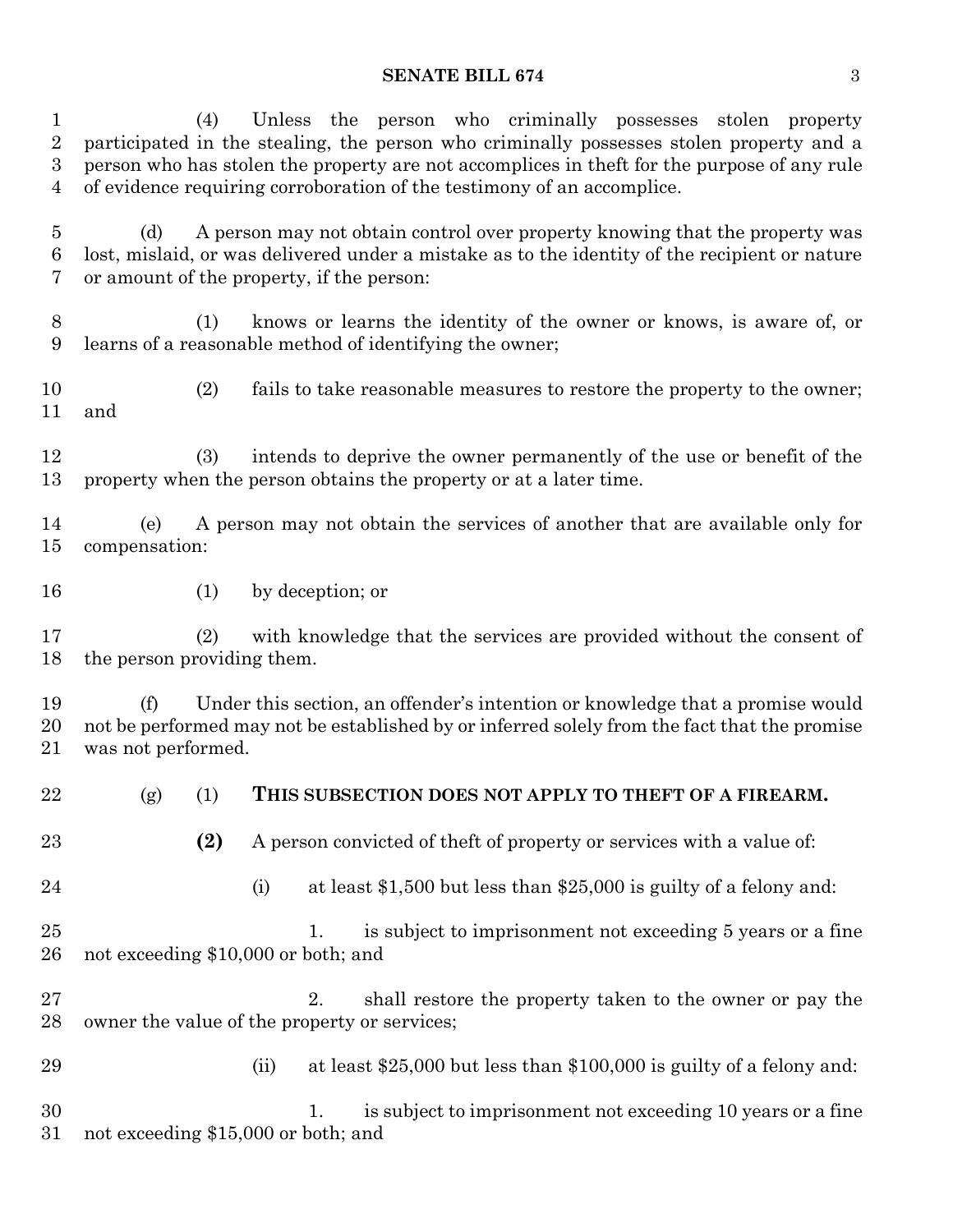**SENATE BILL 674** 2. shall restore the property taken to the owner or pay the owner the value of the property or services; or 3 (iii)  $$100,000$  or more is guilty of a felony and: 1. is subject to imprisonment not exceeding 20 years or a fine not exceeding \$25,000 or both; and 2. shall restore the property taken to the owner or pay the owner the value of the property or services. **[**(2)**] (3)** Except as provided in paragraph **[**(3)**] (4)** of this subsection, a person convicted of theft of property or services with a value of at least \$100 but less than \$1,500, is guilty of a misdemeanor and: 11 (i) is subject to: 12 1. for a first conviction, imprisonment not exceeding 6 months or a fine not exceeding \$500 or both; and 2. for a second or subsequent conviction, imprisonment not exceeding 1 year or a fine not exceeding \$500 or both; and (ii) shall restore the property taken to the owner or pay the owner the value of the property or services. **[**(3)**] (4)** A person convicted of theft of property or services with a value of less than \$100 is guilty of a misdemeanor and: (i) is subject to imprisonment not exceeding 90 days or a fine not exceeding \$500 or both; and (ii) shall restore the property taken to the owner or pay the owner the value of the property or services. **[**(4)**] (5)** Subject to paragraph **[**(5)**] (6)** of this subsection, a person who has four or more prior convictions under this subtitle and who is convicted of theft of property or services with a value of less than \$1,500 under paragraph **[**(2)**] (3)** of this subsection is guilty of a misdemeanor and: (i) is subject to imprisonment not exceeding 5 years or a fine not exceeding \$5,000 or both; and (ii) shall restore the property taken to the owner or pay the owner the value of the property or services. **[**(5)**] (6)** The court may not impose the penalties under paragraph **[**(4)**]**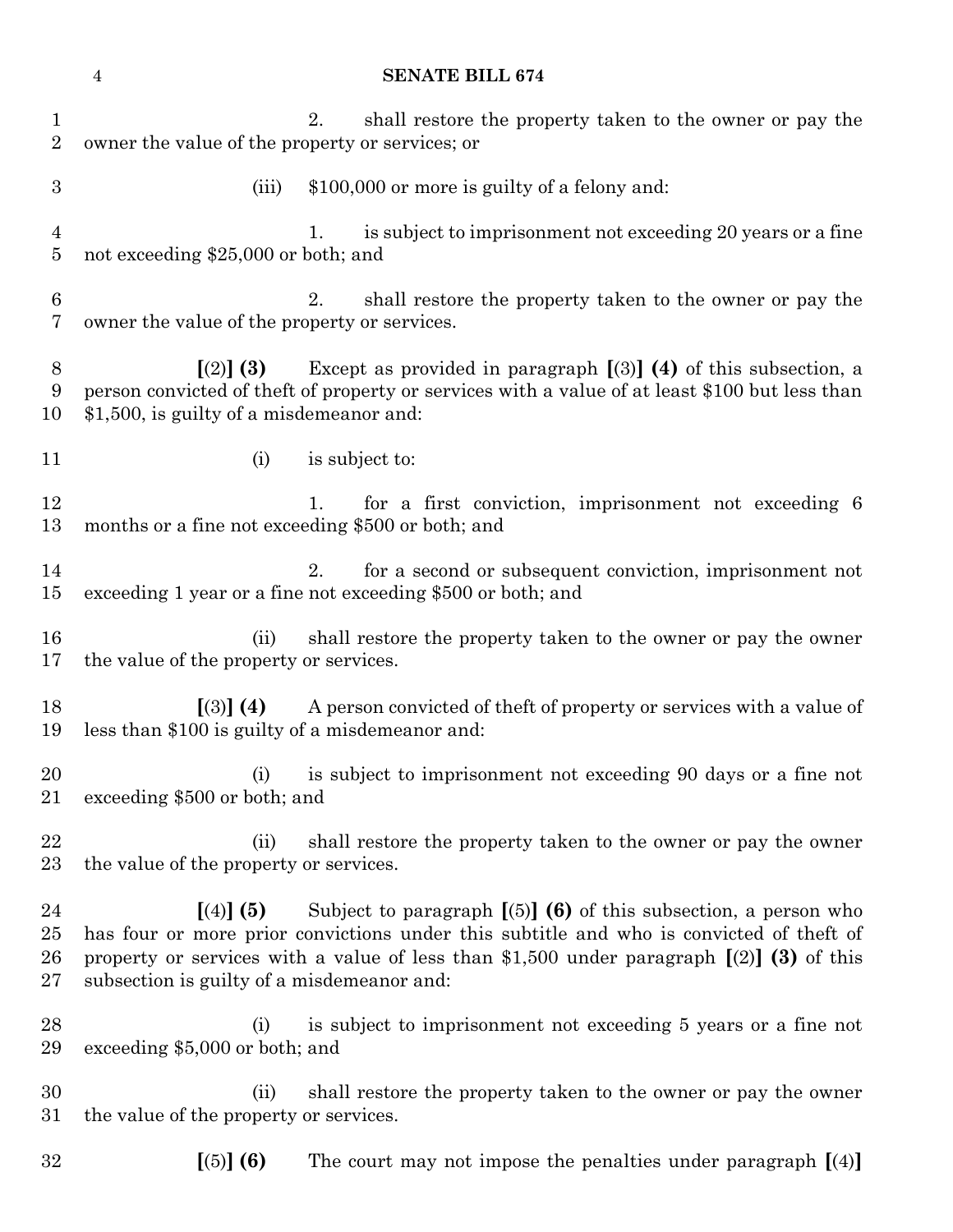#### **SENATE BILL 674** 5

 **(5)** of this subsection unless the State's Attorney serves notice on the defendant or the defendant's counsel before the acceptance of a plea of guilty or nolo contendere or at least 15 days before trial that: (i) the State will seek the penalties under paragraph **[**(4)**](5)** of this subsection; and (ii) lists the alleged prior convictions. **(H) (1) A PERSON CONVICTED OF THEFT OF A FIREARM, INCLUDING AN ANTIQUE FIREARM OR A REPLICA OF AN ANTIQUE FIREARM, IS GUILTY OF A FELONY AND IS SUBJECT TO: (I) FOR A FIRST CONVICTION, IMPRISONMENT FOR NOT LESS THAN 2 YEARS AND NOT EXCEEDING 5 YEARS OR A FINE NOT EXCEEDING \$1,000 OR BOTH; AND (II) FOR A SECOND OR SUBSEQUENT CONVICTION, IMPRISONMENT FOR NOT LESS THAN 5 YEARS AND NOT EXCEEDING 10 YEARS OR A FINE NOT EXCEEDING \$2,500 OR BOTH. (2) NOTWITHSTANDING § 14–102 OF THIS ARTICLE, THE COURT MAY NOT IMPOSE LESS THAN THE MANDATORY MINIMUM SENTENCE OF: (I) FOR A FIRST CONVICTION, 2 YEARS; AND (II) FOR A SECOND OR SUBSEQUENT CONVICTION, 5 YEARS. (3) THE COURT MAY NOT SUSPEND ANY PART OF THE MANDATORY MINIMUM SENTENCE OF: (I) FOR A FIRST CONVICTION, 2 YEARS; AND (II) FOR A SECOND OR SUBSEQUENT CONVICTION, 5 YEARS. (4) A SENTENCE IMPOSED UNDER PARAGRAPH (1) OF THIS SUBSECTION SHALL BE SEPARATE FROM AND CONSECUTIVE TO A SENTENCE FOR ANY OTHER OFFENSE. [**(h)**] (I)** (1) If a person is convicted of a violation under this section for failure to pay for motor fuel after the motor fuel was dispensed into a vehicle, the court shall: (i) notify the person that the person's driver's license may be suspended under § 16–206.1 of the Transportation Article; and